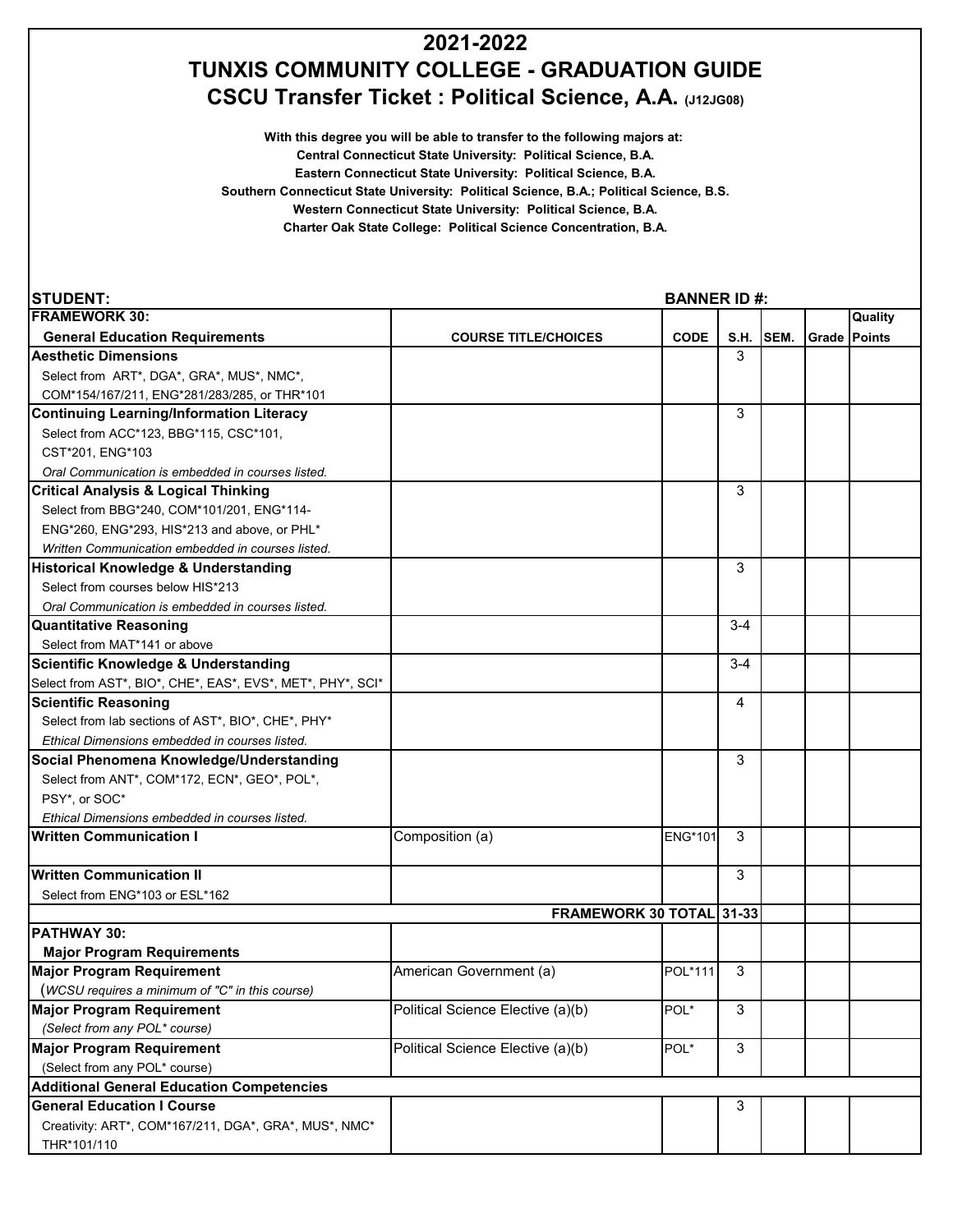| <b>General Education II Course</b>                     |  | 3 |  |  |  |  |  |  |  |
|--------------------------------------------------------|--|---|--|--|--|--|--|--|--|
| Global Knowledge: ANT*101/205, ECN*101/102,            |  |   |  |  |  |  |  |  |  |
| GEO*101, PSY*203                                       |  |   |  |  |  |  |  |  |  |
| <b>Unrestricted Electives</b>                          |  |   |  |  |  |  |  |  |  |
| <b>Unrestricted Elective (b)</b>                       |  | 3 |  |  |  |  |  |  |  |
| (First Year Experience (CSS-101) is highly recommended |  |   |  |  |  |  |  |  |  |
| to fulfill this Unrestricted Elective)                 |  |   |  |  |  |  |  |  |  |
| <b>Unrestricted Elective (b)</b>                       |  | 3 |  |  |  |  |  |  |  |
| Unrestricted Elective (b)                              |  | 3 |  |  |  |  |  |  |  |
| Unrestricted Elective (b)                              |  | 3 |  |  |  |  |  |  |  |
| Unrestricted Elective (b)                              |  | 3 |  |  |  |  |  |  |  |
| <b>PATHWAY 30 TOTAL</b><br>30                          |  |   |  |  |  |  |  |  |  |
| <b>TRANSFER TICKET TOTAL 61-63</b>                     |  |   |  |  |  |  |  |  |  |
| (a) Prerequisite and/or corequisite required           |  |   |  |  |  |  |  |  |  |

(a) Prerequisite and/or corequisite required.

(b) To be selected in consultation with faculty advisor based on student's program of study. You are free to choose any courses at or above 100-level to complete unrestricted electives, although you may need to use these credits to take courses that prepare you for required courses in the degree program. You should also consider using unrestricted electives to meet foreign language requirements for your program or to begin work on completing a minor. Central Connecticut State University will require that you complete a minor by earning at least 18 credits in one area outside your major field; you must at least 9 of those minor credits at Central Connecticut State University. You can also complete other General Education requirements for CCSU, SCSU, WCSU, and COSC - but not ECSU. You are encouraged to meet with your advisor to determine which courses to select.

Eastern Connecticut State University requires you to maintain a 2.0 Grade Point Average (GPA) in major courses and receive no more than two grades below 2.0.

Western Connecticut State University requires a minimum "C" grade in POL\*111. Check for minimum grades for any other major courses you plan to transfer to Western Connecticut State University.

To graduate and be guaranteed admission to a State University or Charter Oak State College, the student must earn an overall 2.0 grade point average.

Upon completion of 61 credits, this Guide must be signed below and filed with the Records Office. Failure to do so may result in a delay of graduation.

**STUDENT SIGNATURE: \_\_\_\_\_\_\_\_\_\_\_\_\_\_\_\_\_\_\_\_\_\_\_\_\_\_\_\_\_\_\_\_\_\_ DATE: \_\_\_\_\_\_\_\_\_\_\_**

**ADVISOR SIGNATURE: \_\_\_\_\_\_\_\_\_\_\_\_\_\_\_\_\_\_\_\_\_\_\_\_\_\_\_\_\_\_\_\_ DATE: \_\_\_\_\_\_\_\_\_\_\_**

**COLLEGE POLICY REQUIRES THAT STUDENTS WHO HAVE COMPLETED SIX CREDITS MUST TAKE THE PLACEMENT TEST IN ENGLISH AND MATHEMATICS AND MEET WITH A STAFF MEMBER TO ENROLL IN A PROGRAM.**

The following quality point averages must be earned by students for academic good standing:

1.50 GPA up to 11 Semester Hours

1.70 GPA completion of 12-30 Semester Hours

2.00 GPA completion of 31-60+ Semester Hours

Students with averages less than those cited may have their achievements reviewed by their advisor. Such a review result in a modified program or other formal action.

## **GRADUATION REQUIREMENTS - DEGREE AND CERTIFICATE STUDENTS**

In order to qualify for graduation, a student must be accepted in a degree or certificate program may and have:

- a. achieved a quality point average of 2.0 or more in the courses required for his/her program.
- b. Achieved a minimum grade of C- in Composition for all degree programs and where indicated for certificates.
- c. Filed with the Records Office, by March 1st or November 1st, a completed application for graduation.
- d. Filed with the Records Office a Program Guide signed by both the student and their advisor.
- e. Fulfilled all financial obligations to the College.
- f. Completed at least 25% of the minimum credit requirements for the degree or certificate at Tunxis Community College.